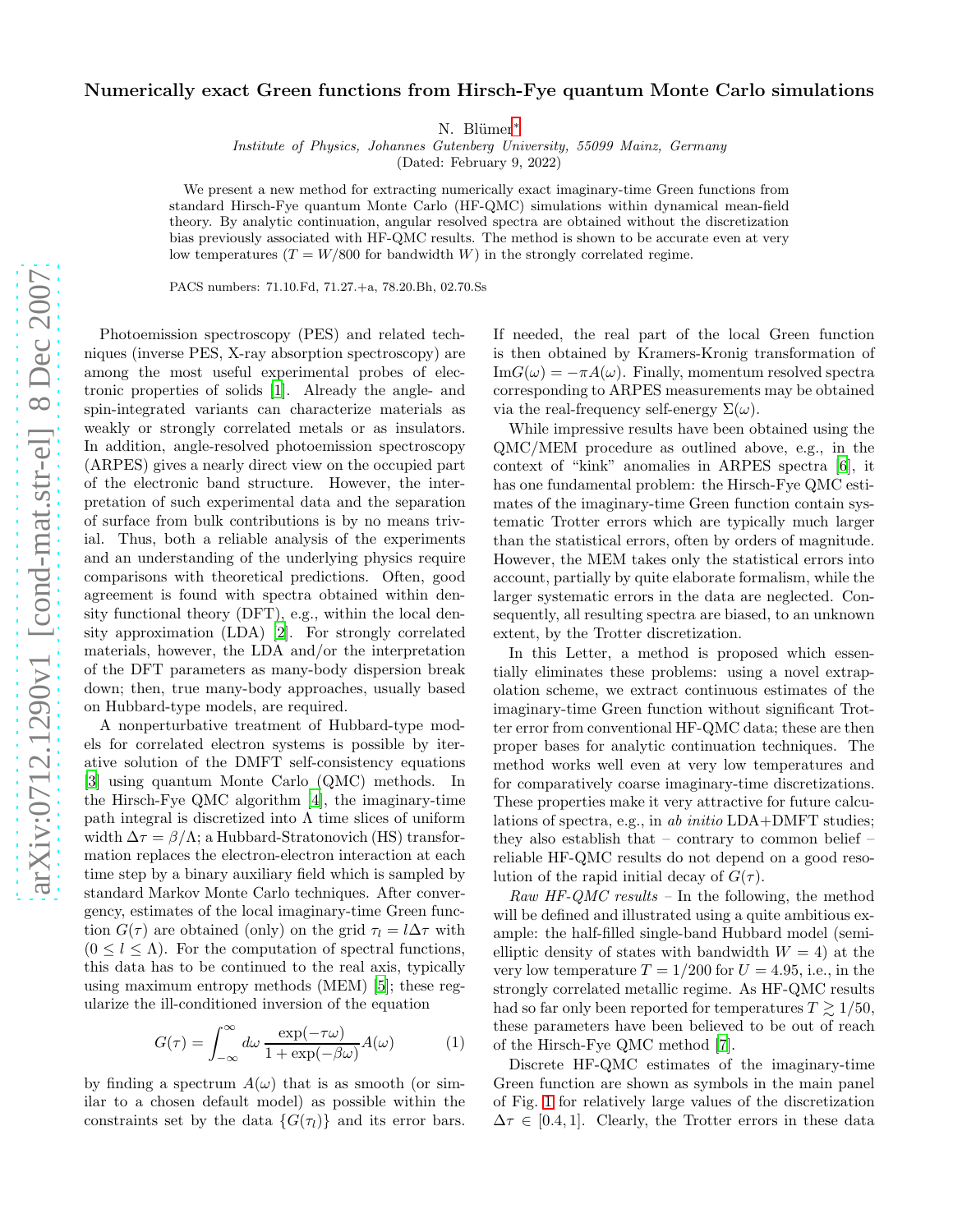

<span id="page-1-0"></span>FIG. 1: (Color online) Imaginary-time Green function for  $T = 1/200, U = 4.95$ : HF-QMC estimates for different discretizations  $\Delta \tau$  (symbols); lines are guides to the eye only. Also shown: Green functions corresponding to a model self-energy (solid line) and to the noninteracting limit (thin dashed line); inset: same data up to symmetry point  $\tau = \beta/2$ .

sets are very significant at least for  $\tau \lesssim 5$ , much larger than the statistical and convergency errors (of about 10<sup>−</sup><sup>4</sup> ). However, extrapolation schemes that have successfully been used for observables such as quasiparticle weight Z, energies, and double occupancies [\[8,](#page-3-8) [9\]](#page-3-9) cannot directly be applied here, since the  $\tau$  grid is different for each data set. In addition, none of the data sets really covers the initial rapid drop of  $|G(\tau)|$ : even for the finest discretization  $\Delta \tau = 0.4$ ,  $|G(\tau)|$  is already halved at the first nontrivial data point. In fact, according to the assumption [\[7\]](#page-3-7) that a good resolution of the highly curved initial region was necessary, HF-QMC results for such coarse grids should not yield useful information at all; instead one would have to resort to much finer grids of  $\Delta \tau \lesssim 1/(5U) \approx 0.04$  [\[7](#page-3-7)].

These considerations, however, overlook an important physical point: The behavior of  $G(\tau)$  at small  $\tau$  is restricted by second-order weak-coupling perturbation theory (which is exact for the curvature of G at  $\tau \to 0$  in the half-filled case; see below and Fig. [3\)](#page-2-0). Consequently, reasonable accuracy at small  $\tau$  can be expected from a model Green function based on a (here particle-hole symmetric) two-pole approximation to the self-energy,  $\Sigma_{\text{model}}(\omega) = -A\omega/(\omega^2 - \omega_0^2)$ ; since the weight  $A = U^2/4$ is fixed by the leading large-frequency asymptotics [\[10\]](#page-3-10), only the position of the poles (at  $\pm \omega_0$ ) remains as a free parameter. As indicated by the solid line in Fig. [1,](#page-1-0) this simple model (for  $\omega_0 = 1.3$ ) has all the features that we expect from the true Green function, including the rapid initial drop; in fact, a visual inspection of the trends suggests that it better approximates the true Green function (for small  $\tau$ ) than any of the QMC data sets. Still, as we will show in the following, the latter contain the necessary information for computing very precise estimates of the true Green function at all  $\tau \in [0, \beta]$ ; the model will



<span id="page-1-1"></span>FIG. 2: (Color online) Green function  $G(\tau)$  for  $T = 1/200$ ,  $U = 4.95$ : HF-QMC data of Fig. [1](#page-1-0) (symbols) with interpolating fits (dashed/dotted lines) and numerically exact result after extrapolation  $\Delta \tau \rightarrow 0$  (thick solid line). Inset: Green functions relative to  $G_{\text{fit}}$ ; thin solid line: CT-QMC result [\[7\]](#page-3-7).

only be needed for interpolating the raw QMC data.

 $Extrapolation$  procedure  $-$  As a starting point for the extrapolation, we need accurate QMC data  $\{G(\tau_l)\}\$ with reliable error bars. While arithmetic averages are clearly appropriate for combining the Green functions obtained in parallel QMC runs for the same impurity model, errors can be minimized (most notably in insulating phases) by using geometric averages for combining estimates of  ${G(\tau)}$  from different DMFT iterations. In practice, we transform all data to  $log[-G(\tau)]$  before taking arithmetic averages; the appropriateness of this logarithmic scale will become apparent below (cf. Fig. [4\)](#page-2-1).

In a second step, the averaged QMC data sets (for different  $\Delta \tau$ ) need to be transformed to a common grid. For this purpose, optimized two-pole approximations (as specified above) are obtained for each data set. Each difference  $G_{\text{QMC}} - G_{\text{model}}$  (defined only on the specific grid  $\{l\Delta\tau\}_{l=0}^{\Lambda}$  is interpolated by a natural cubic spline which is evaluated on a fixed, much finer grid; finally,  $G_{\text{model}}(\tau)$ is added to these intermediate results [\[11\]](#page-3-11). As seen in Fig. [2,](#page-1-1) these interpolated curves (dashed and dotted lines in the main panel) are smooth and vary systematically, with a discretization dependence which vanishes at small  $\tau$ .

In the third step and final step, least squares fits are performed for  $log[-G(\tau)]$  at each value of  $\tau$  (on the fine grid), taking quadratic and quartic contributions in  $\Delta \tau$ into account [\[13](#page-3-12)]. The result of this procedure is shown as thick solid line in Fig. [2.](#page-1-1) In the inset, the approximate  $\text{low-}\tau$  asymptotics of the Green function,

$$
G_{\rm fit}(\tau) = -0.5\; \exp\big[-2.36\,\tau\,(1+0.36\,\tau+0.16\,\tau^2)^{-1}\big]
$$

have been subtracted. At this scale, the discretization error in the QMC data is clearly visible; in contrast, our extrapolated result (thick solid line) is hardly distinguishable from a continuous-time QMC estimate [\[7\]](#page-3-7) (thin solid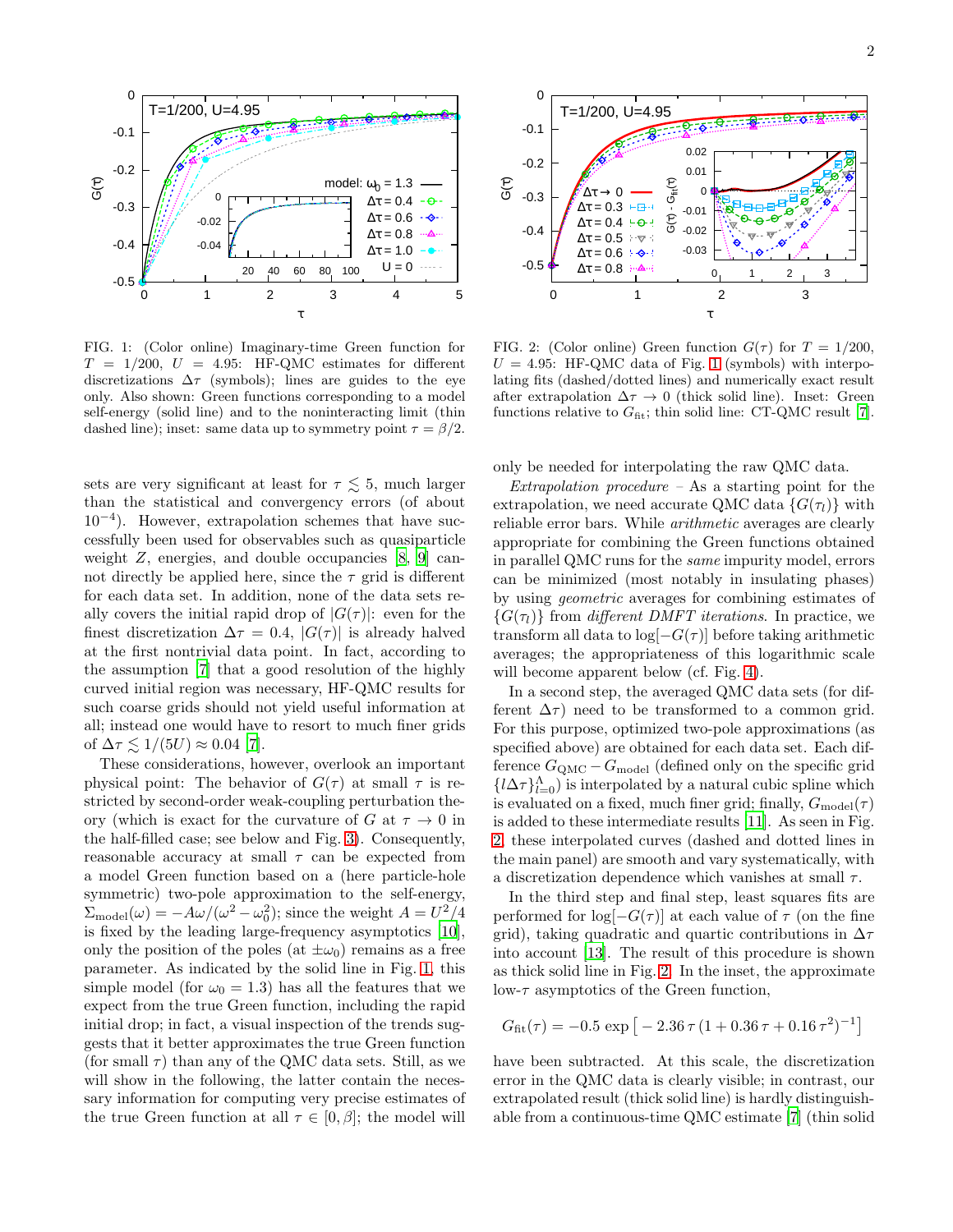

<span id="page-2-0"></span>FIG. 3: (Color online) Second and first order derivatives (main panel/ inset) of the Green functions of Fig. [2.](#page-1-1)

line). The fluctuations (on a much larger  $\tau$  scale for HF-QMC than for CT-QMC) suggest that both results have similar precision. The competitiveness of HF-QMC (plus extrapolation) at this extremely low temperature, i.e., for rather coarse  $\Delta \tau$  grids, may appear surprising. However, as shown in the inset of Fig. [2,](#page-1-1) the strongest absolute deviations of the raw HF-QMC data occur at  $\tau \approx 1$  (while the relative errors are largest at  $\tau \approx 2$ , i.e., at a position independent of  $\Delta \tau$ . This establishes that the rapid initial decay of  $G(\tau)$  does not set the scale for useful values of  $\Delta \tau$  in HF-QMC and explains the good performance of our extrapolation procedure.

The uniform convergence of the (interpolated) HF-QMC Green functions, in turn, may be traced back to the fact that their curvatures are asymptotically exact for  $\tau \to 0$ . Indeed, the second derivatives  $d^2G(\tau)/d\tau^2$  are visibly  $\Delta \tau$  dependent in the main panel of Fig. [3](#page-2-0) only for  $\tau \approx 0.5$ ; they all approach the correct asymptotic limit  $d^2G(\tau)/d\tau^2|_{\tau=0+} = (1 + U^2/4)/2$  and agree at large  $\tau$ within statistical errors. In contrast, as shown in the inset of Fig. [3,](#page-2-0) the Trotter errors of the first derivatives do not vanish at  $\tau \to 0$ ; concurrently, the asymptotic exact value  $dG(\tau)/d\tau|_{\tau=0+}$  is nonuniversal, i.e., dependent on temperature and phase (metallic or insulating). Note that the extrapolated HF-QMC results in Fig. [3](#page-2-0) (thick solid lines) are hardly distinguishable from the corresponding CT-QMC results (thin solid lines).

The specific form of the Green function extrapolation procedure detailed above is based on the insight that the Green function varies on a logarithmic scale. This is clearly seen in Fig. [4](#page-2-1) for a moderately low temperature  $T = 1/45$  and similarly strong interaction  $U = 5$  (close to the thermodynamic Mott transition): While all curves become indistinguishable for  $\tau \to 0$ , both differences between metal and insulator and the  $\Delta \tau$  dependence in the insulating phase involve many orders of magnitude; in the latter case, even the error bars span nearly an order of magnitude. Obviously, a direct extrapolation  $\Delta \tau \to 0$ 



<span id="page-2-1"></span>FIG. 4: (Color online) HF-QMC estimates of imaginary-time Green functions for  $T = 1/45$ ,  $U = 5$  for the metallic (upper set of curves) and insulating (lower set) phases; side bands (thinner lines) indicate corresponding error estimates.



<span id="page-2-2"></span>FIG. 5: (Color online) Green functions: absolute deviations of finite- $\Delta \tau$  data of Fig. [4](#page-2-1) from the extrapolated results for insulating/metallic phase (upper/lower panel).

of the insulating Green function (instead of  $log[-G(\tau)]$ ) would be hopeless for  $\tau \gtrsim 5$ . Note that our choice guarantees the correct sign for the extrapolated Green function.

As seen in Fig. [5,](#page-2-2) the absolute Trotter errors (i.e., the deviations at finite  $\Delta \tau$  from the numerically exact results) of all data sets peak, again, at the same position (here  $\tau \approx 1.2$ , indicated by vertical lines). The remarkable constancy of this peak position, even across phase transitions, implies that the extrapolation technique can be trusted to capture the low- $\tau$  features of the Green function without bias, even for relatively coarse grids  $\Delta \tau$ . In comparison, the region  $\tau \approx \beta/2$  is more challenging (in the insulating phase): since HF-QMC results for  $\tau \gtrsim 0.4$ (dotted line in Fig. [4\)](#page-2-1) are too metallic, a good resolution of the exponential decay of  $G(\tau)$  (see lower solid line in Fig. [4\)](#page-2-1) can only be expected from extrapolations which include small discretizations  $\Delta \tau \lesssim 0.3$ .

Spectra on the real  $axis$  – So far, we have only specified how to extract Green functions in the imaginary-time domain. The analytic continuation of this data to the real axis is still a highly nontrivial task; in fact, the extrapolated imaginary-time data arguably deserves even more careful and sophisticated continuation procedures than